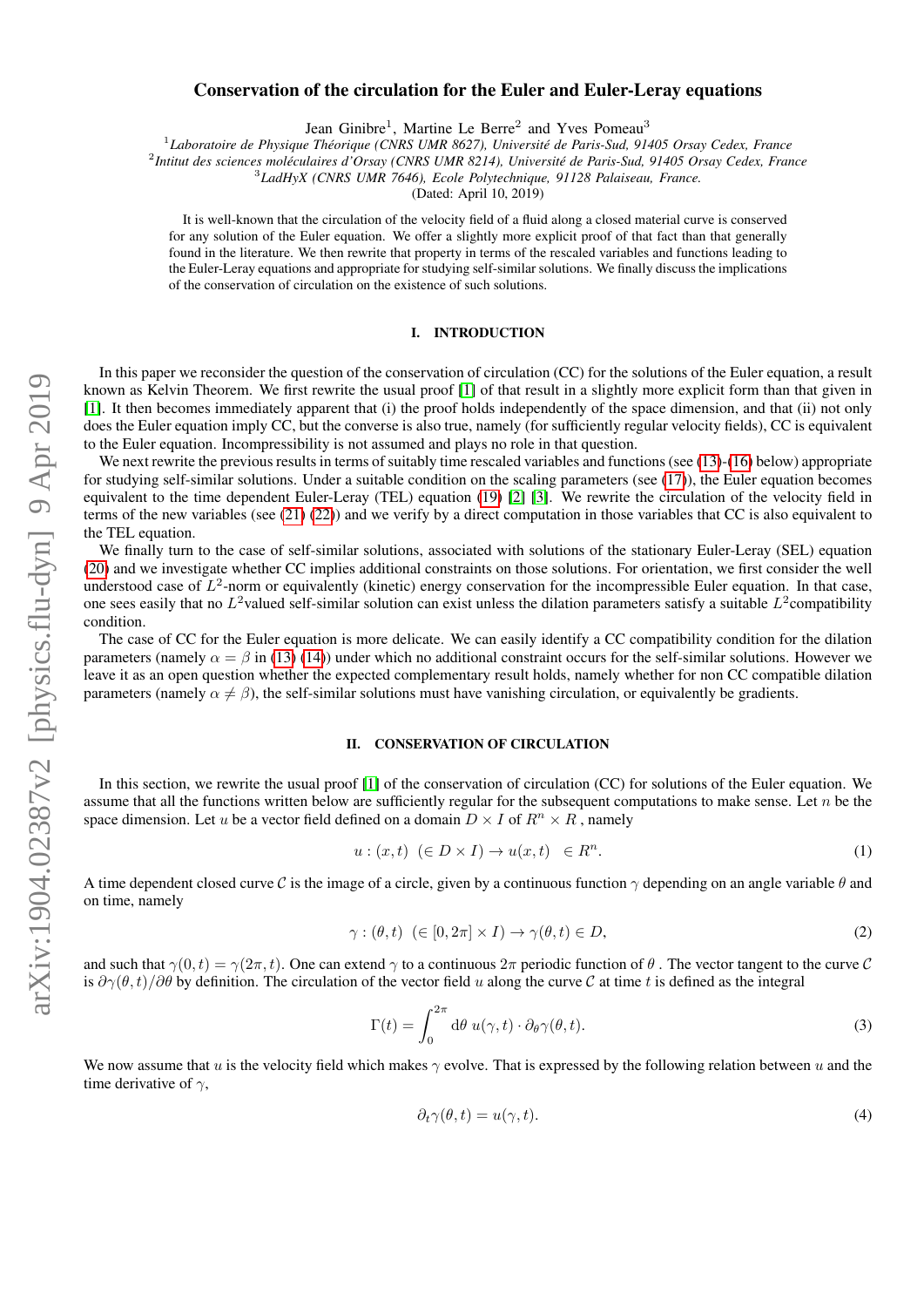We compute the time derivative of the circulation

<span id="page-1-0"></span>
$$
\partial_t \Gamma(t) = \int_0^{2\pi} d\theta \, \left( \partial_t u_i(\gamma, t) \partial_\theta \gamma_i(\theta, t) + \partial_j u_i(\gamma, t) \partial_t \gamma_j(\theta, t) \partial_\theta \gamma_i(\theta, t) + u_j(\gamma, t) \partial_\theta \partial_t \gamma_j(\theta, t) \right). \tag{5}
$$

The last term in the RHS of [\(5\)](#page-1-0) can be rewritten as

$$
u_j(\gamma, t)\partial_\theta\partial_t\gamma_j(\theta, t) = u_j(\gamma, t)\partial_\theta u_j(\gamma, t) = u_j(\gamma, t)\partial_i u_j(\gamma, t)\partial_\theta\gamma_i = \frac{1}{2}\partial_\theta|u|^2.
$$

We obtain

$$
\partial_t \Gamma(t) = \int_0^{2\pi} d\theta \left( \partial_t u_i(\gamma, t) + u_j(\gamma, t) \partial_j u_i(\gamma, t) + \frac{1}{2} \partial_i |u|^2 \right) \partial_\theta \gamma_i(\gamma, t). \tag{6}
$$

Now the circulation of a gradient along any closed curve vanishes, namely for any function  $f(x, t)$ , the following holds

$$
\int_0^{2\pi} d\theta \, \partial_i f(\gamma, t) \partial_i \gamma(\theta, t) = \int_0^{2\pi} d\theta \, \partial_\theta f(\gamma, t) = 0. \tag{7}
$$

This implies that

$$
\partial_t \Gamma(t) = \int_0^{2\pi} d\theta \ v(\gamma, t) \cdot \partial_\theta \gamma(\theta, t), \tag{8}
$$

where

$$
v = \partial_t u + (u \cdot \nabla)u,\tag{9}
$$

namely the time derivative of the circulation of u is the circulation of v. The CC of u along any closed curve is therefore equivalent to the vanishing of the circulation of  $v$  along any such curve, which is in turn equivalent to the fact that  $v$  is a gradient. That is equivalent to the fact that there exists a function

$$
w: (x, t) \ (\in D \times I) \to w(x, t) \ \in R,\tag{10}
$$

such that

<span id="page-1-1"></span>
$$
\partial_t u + (u \cdot \nabla)u + \nabla w = 0. \tag{11}
$$

This proves that conservation of circulation for a (sufficiently regular) velocity field is equivalent to the equation [\(11\)](#page-1-1) for that field. Note that the incompressibility condition  $\nabla u = 0$  has not been assumed and plays no role in the derivation of that result.

In the compressible case, namely without imposing the incompressibility condition, the Euler equation takes the standard form

<span id="page-1-2"></span>
$$
\rho\left(\partial_t u + (u \cdot \nabla)u\right) + \nabla p = 0,\tag{12}
$$

where  $\rho$  is the (possibly space time dependent) density of the fluid and  $p$  is the pressure. There is no reason for conservation of circulation to hold for a velocity field satisfying [\(12\)](#page-1-2) unless  $\rho^{-1}\nabla p$  is a gradient. Therefore we assume that  $\rho^{-1}\nabla p$  is a gradient. That assumption is supported by a thermodynamical argument in [\[1\]](#page-5-0) and is easily seen to be satisfied if p is a function of  $\rho$ , as the consequence of an equation of state. Under that assumption, one can define

$$
\nabla w = \rho^{-1} \nabla p,
$$

and [\(12\)](#page-1-2) becomes identical with [\(11\)](#page-1-1). In the special case of incompressibility, which we do not assume here,  $\rho$  is constant and can be normalized to  $\rho = 1$ , so that  $w = p$  in [\(11\)](#page-1-1). For simplicity of the exposition, we shall refer to (11) as the Euler equation in all that follows. We do not assume incompressibility, except where explicitly stated in part of section IV below.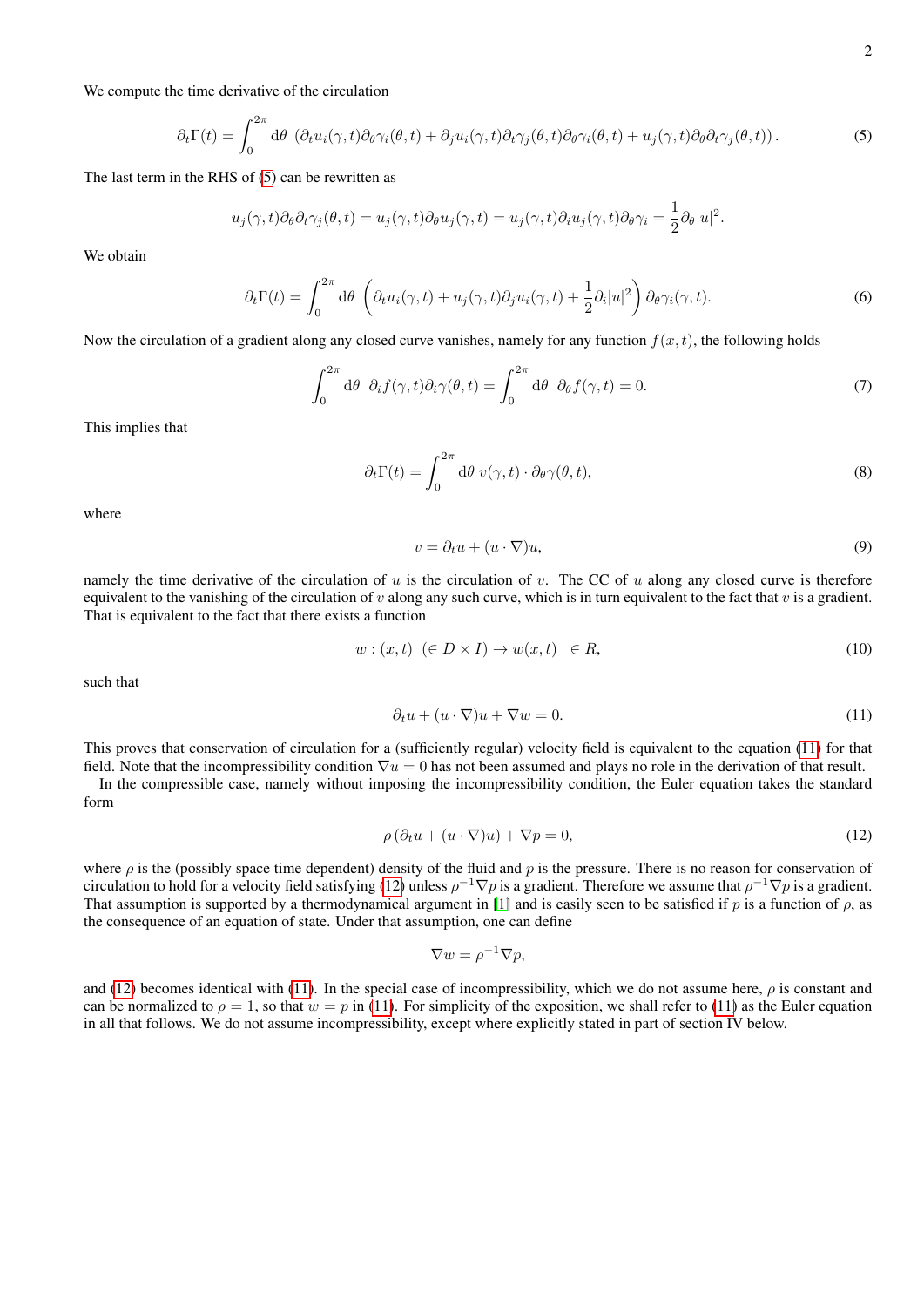#### <span id="page-2-8"></span>III. CONSERVATION OF CIRCULATION IN RESCALED VARIABLES

In this section, as a preparation to the study of self-similar solutions of the Euler equation, we rewrite the results of the previous section in terms of appropriate rescaled variables and functions [\[2\]](#page-5-1) [\[3\]](#page-5-2). Aiming at solutions which concentrate at time zero, we take t negative and for real (preferably nonnegative)  $\alpha$  and  $\beta$ , we define X,  $\tau$ , U and W by

<span id="page-2-0"></span>
$$
X = |t|^{-\beta} x \quad , \quad \tau = -\ln|t| \tag{13}
$$

<span id="page-2-7"></span>
$$
u(x,t) = |t|^{-\alpha} U(X,\tau)
$$
\n(14)

$$
w(x,t) = |t|^{-2\alpha} W(X,\tau).
$$
 (15)

To any closed curve paramerized by a function  $\gamma(\theta, t)$  we associate a rescaled closed curve parametrized by the function  $G(\theta, \tau)$ defined by

<span id="page-2-1"></span>
$$
\gamma(\theta, t) = |t|^{\beta} G(\theta, \tau). \tag{16}
$$

In terms of the variables X and  $\tau$ , and under the condition

<span id="page-2-2"></span>
$$
\alpha + \beta = 1,\tag{17}
$$

which we assume from now on, the various terms in [\(11\)](#page-1-1) are respectively given by

 $\partial_t u = |t|^{-\alpha-1} (\partial_\tau U + \alpha U + \beta (X \cdot \nabla) U)(X, \tau)$ 

 $(u \cdot \nabla)u = |t|^{-\alpha-1} ((U \cdot \nabla)U)(X, \tau)$ 

and

$$
\nabla w(x,t) = |t|^{-\alpha - 1} \nabla W(X,\tau).
$$

Therefore

$$
\partial_t u + (u \cdot \nabla)u + \nabla w = |t|^{-\alpha - 1} \left( \partial_\tau U + \alpha U + \beta (X \cdot \nabla) U + (U \cdot \nabla) U + \nabla W \right)(X, \tau),\tag{18}
$$

so that the Euler equation [\(11\)](#page-1-1) is equivalent to the following time dependent Euler-Leray (TEL) equation for U

<span id="page-2-3"></span>
$$
\partial_{\tau} U + \alpha U + \beta (X \cdot \nabla) U + (U \cdot \nabla) U + \nabla W = 0,\tag{19}
$$

which is a generalization of the usual stationary Euler-Leray (SEL) equation,

<span id="page-2-6"></span>
$$
\alpha U + \beta (X \cdot \nabla) U + (U \cdot \nabla) U + \nabla W = 0.
$$
\n(20)

If U satisfies [\(19\)](#page-2-3), then u defined by [\(14\)](#page-2-7) satisfies the Euler equation [\(11\)](#page-1-1) and conversely. The circulation [\(3\)](#page-0-0) is conserved as proved in the previous section, namely  $\partial_t \Gamma(t) = 0$ , with

<span id="page-2-4"></span>
$$
\Gamma(t) = |t|^{\beta - \alpha} \tilde{\Gamma}(\tau) \tag{21}
$$

and

<span id="page-2-5"></span>
$$
\tilde{\Gamma}(\tau) = \int_0^{2\pi} d\theta \ U(G(\theta, \tau), \tau)) \cdot \partial_{\theta} G(\theta, \tau). \tag{22}
$$

Since  $\Gamma(t)$  is constant,  $\tilde{\Gamma}$  is proportional to  $|t|^{\alpha-\beta}$  if U is a solution of the TEL equation [\(19\)](#page-2-3).

It can be proved by a direct computation [\[4\]](#page-5-3) that  $\Gamma$ , as defined by [\(21\)](#page-2-4) [\(22\)](#page-2-5), is time independent if U is a solution of the TEL equation, and actually, by the same argument as in the previous section, that the conservation of [\(21\)](#page-2-4) for any closed curve is equivalent to the TEL equation. The time derivative of  $\gamma$  with respect to t, which is the value of the velocity on the curve C, can be rewritten as

$$
u(\gamma, t) = \partial_t \gamma(\theta, t) = |t|^{\beta - 1} \left( -\beta G(\theta, \tau) + \partial_\tau G(\theta, \tau) \right),\tag{23}
$$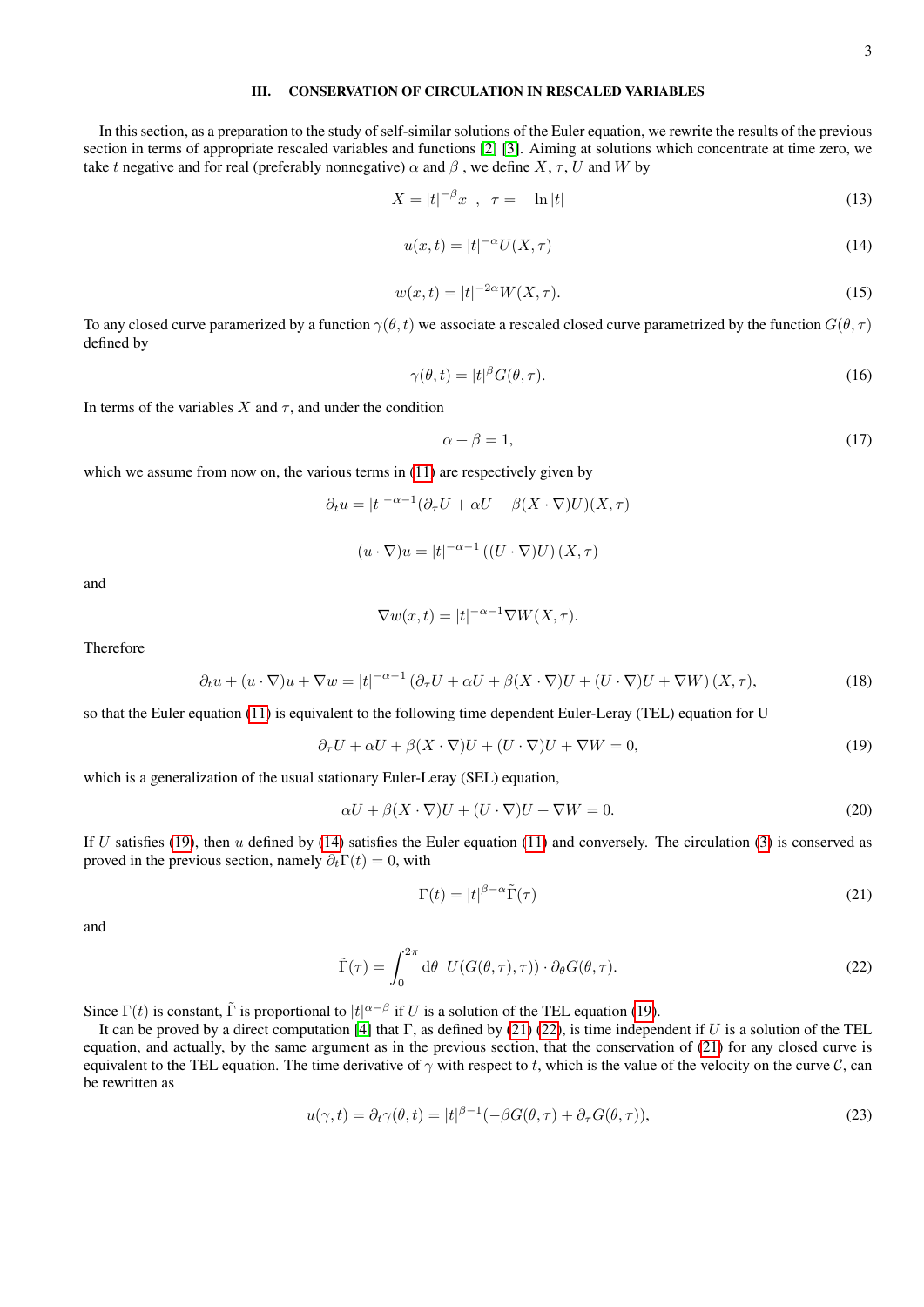so that

$$
\partial_{\tau}G(\theta,\tau) = \beta G(\theta,\tau) + |t|^{1-\beta-\alpha} U(G,\tau). \tag{24}
$$

Under the condition [\(17\)](#page-2-2) this yields

<span id="page-3-0"></span>
$$
\partial_{\tau} G(\theta, \tau) = \beta G(\theta, \tau) + U(G, \tau). \tag{25}
$$

We differentiate  $\Gamma(t)$  given by [\(21\)](#page-2-4) [\(22\)](#page-2-5) with respect to time and use the fact that  $\partial_t \tau = |t|^{-1}$  for  $t < 0$ . We obtain

<span id="page-3-2"></span>
$$
\partial_t \Gamma(t) = |t|^{\beta - \alpha - 1} \left( (\alpha - \beta) \tilde{\Gamma}(\tau) + \partial_\tau \tilde{\Gamma}(\tau) \right). \tag{26}
$$

The time derivative of  $\tilde{\Gamma}$  with respect to  $\tau$  is

$$
\partial_{\tau}\tilde{\Gamma} = \int d\theta \, \left( (\partial_{\tau}U_i + \nabla_j U_i \partial_{\tau} G_j) \partial_{\theta} G_i + U_i \partial_{\theta} \partial_{\tau} G_i \right).
$$

Inserting [\(25\)](#page-3-0) into this expression, we obtain

<span id="page-3-1"></span>
$$
\partial_{\tau}\tilde{\Gamma} = \int d\theta \, \left(\partial_{\tau}U_i + (U \cdot \nabla)U_i + \beta U_i + \beta (X \cdot \nabla)U_i\right) \partial_{\theta}G_i. \tag{27}
$$

Inserting [\(27\)](#page-3-1) into [\(26\)](#page-3-2) yields

<span id="page-3-3"></span>
$$
\partial_t \Gamma(t) = |t|^{\beta - \alpha - 1} \int d\theta \, (\partial_\tau U + \alpha U + \beta (X \cdot \nabla) U + (U \cdot \nabla) U) \cdot \partial_\theta G. \tag{28}
$$

The vanishing of [\(28\)](#page-3-3) for any closed curve is equivalent to the fact that the integrand in the RHS is a gradient, which is equivalent to the fact that  $U$  satisfies the TEL equation [\(19\)](#page-2-3).

One can rewrite [\(28\)](#page-3-3) in a slightly different form, valid for any function  $U(X, \tau)$  [\[5\]](#page-5-4) by introducing the vorticity tensor  $\Omega_{ij} = \nabla_i U_j - \nabla_j U_i$ . We first recast [\(28\)](#page-3-3) into the form

<span id="page-3-4"></span>
$$
\partial_t \Gamma(t) = (\alpha - \beta)|t|^{-1} \Gamma + |t|^{-2\alpha} \int d\theta \, (\partial_\tau U + \beta (1 + X \cdot \nabla)U + (U \cdot \nabla)U) \cdot \partial_\theta G. \tag{29}
$$

We transform the last two terms of the integrand in [\(29\)](#page-3-4) as follows

$$
(U + (X \cdot \nabla)U)_i = U_i + X_j \nabla_j U_i = U_i + X_j \nabla_i U_j - X_j \Omega_{ij} = \nabla_i (X \cdot U) - X_j \Omega_{ij}
$$

and

$$
((U \cdot \nabla)U)_i = U_j \nabla_j U_i = U_j \nabla_i U_j - U_j \Omega_{ij} = \frac{1}{2} \nabla_i |U|^2 - U_j \Omega_{ij}.
$$

Since the gradient terms do not contribute to the integral in [\(29\)](#page-3-4), we finally obtain

<span id="page-3-5"></span>
$$
\partial_t \Gamma(t) = (\alpha - \beta)|t|^{-1} \Gamma + |t|^{-2\alpha} \int d\theta \, \left(\partial_\tau U_i - (\beta G_j + U_j)\Omega_{ij}\right) \partial_\theta G_i. \tag{30}
$$

Note in particular that all the terms in that equation vanish if U is a gradient, since in that case  $\Gamma$  and  $\Omega$  are identically zero while  $\partial_{\tau}U$ , being also a gradient, does not contribute to the integral.

### IV. SELF-SIMILAR SOLUTIONS

In this section, we consider self-similar solutions of the Euler equation, namely solutions of the form [\(14\)](#page-2-7), always with  $\alpha + \beta = 1$  and with  $\partial_{\tau} U = 0$ , so that U is a solution of the SEL equation [\(20\)](#page-2-6). We want to investigate whether the conservation of circulation implies additional restrictions on those solutions. For orientation, we consider first the simpler case of the  $L^2$ -norm for the incompressible Euler equation, namely under the additional restriction

$$
\nabla \cdot u = 0. \tag{31}
$$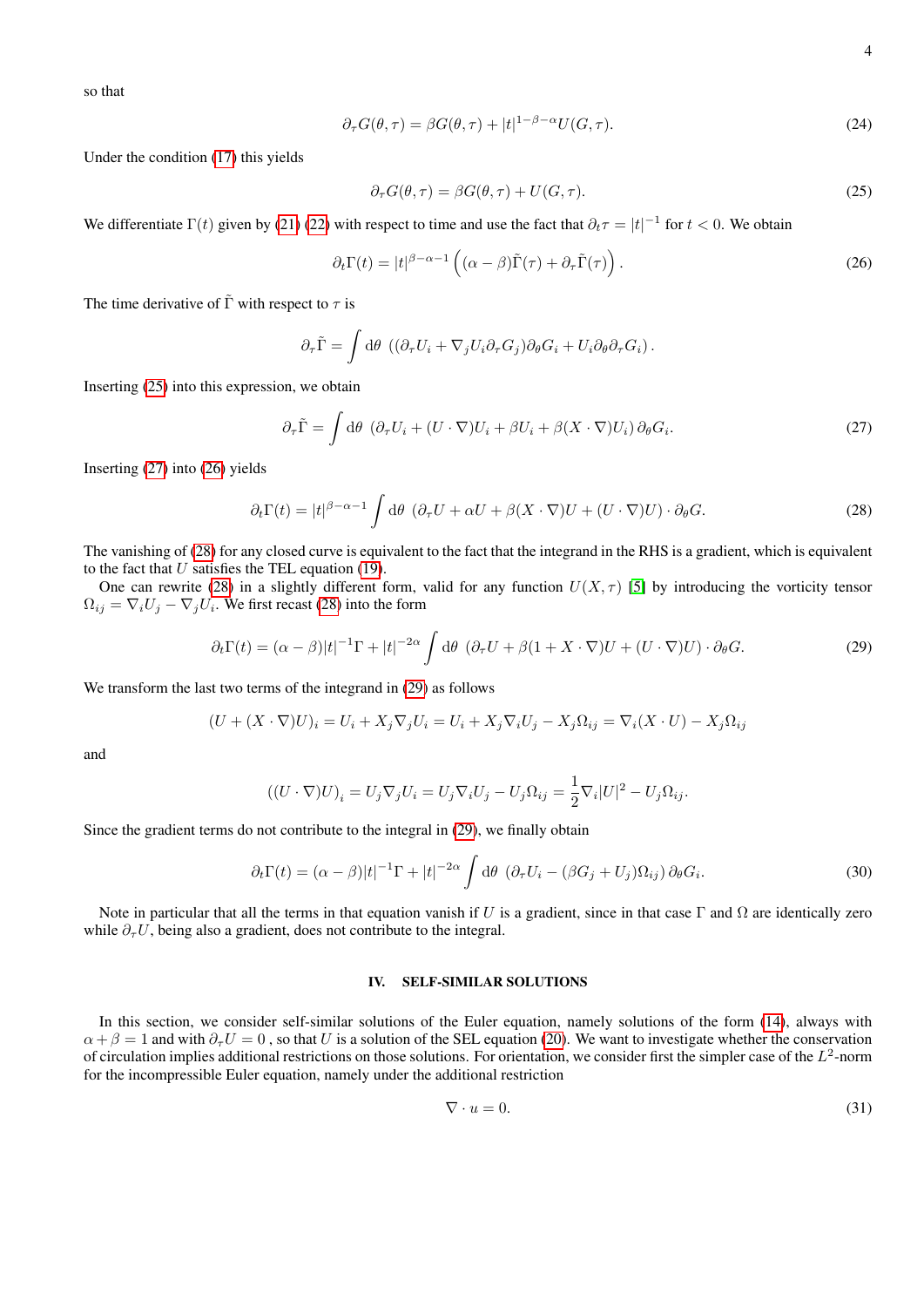In that case, it is well known that the  $L^2$ -norm is conserved. For  $u(x,t)$  defined in [\(1\)](#page-0-1) with  $D = R^n$ , we denote the squared  $L^2$ -norm by

$$
N(u) = ||u||_2^2 = \int_{R^n} dx |u|^2,
$$
\n(32)

which is twice the kinetic energy for the Euler equation. The  $L^2$ -norm is covariant under the dilation  $\mathcal{D}_\lambda$  of positive parameter  $\lambda$  defined by

$$
(\mathcal{D}_{\lambda}u)(x,t) = \lambda^{-\alpha}u(\lambda^{-\beta}x, \lambda^{-1}t),
$$
\n(33)

namely there exists an exponent  $\delta$  such that

<span id="page-4-0"></span>
$$
N(\mathcal{D}_{\lambda}u) = \lambda^{\delta} N(u). \tag{34}
$$

In the case considered here we have

$$
\delta = n\beta - 2\alpha. \tag{35}
$$

Let now u be a self-similar solution of the incompressible Euler equation. Then  $u(x,t) = (\mathcal{D}_{H}U)(x)$  and in particular  $U(x)$  $u(x, -1)$ . Together with [\(34\)](#page-4-0) and  $L^2$ -norm conservation, this implies that for all t

<span id="page-4-1"></span>
$$
N(u(t)) = N(u(-1)) = N(U) = |t|^{\delta} N(U).
$$
\n(36)

If  $\delta = 0$  or equivalently if  $\alpha/\beta = n/2$ , then [\(36\)](#page-4-1) is trivially satisfied and does not imply any additional constraint on self similar solutions. However if  $\delta \neq 0$ , then [\(36\)](#page-4-1) implies that  $N(U) = 0$  and therefore that  $U = 0$  and  $u = 0$ . Therefore the incompressible Euler equation does not have (sufficiently regular)  $L^2$ valued self-similar solutions if  $\alpha$  and  $\beta$  do not take the L<sup>2</sup>compatible values, namely such that  $\alpha/\beta = n/2$ . Under the condition  $\alpha + \beta = 1$ , the L<sup>2</sup>compatible values become  $\alpha = n/(n+2)$  and  $\beta = 2/(n+2)$ . In space dimension  $n = 3$  the L<sup>2</sup> compatibility relation yields the values

<span id="page-4-2"></span>
$$
\alpha = 3/5 \qquad \beta = 2/5,\tag{37}
$$

originally deduced by Sedov and Taylor to describe blast waves. The formation of singularities with exponents [\(37\)](#page-4-2) was recently suggested by the statistical analysis of the high speed velocity flow recorded in the wind tunnel of Modane [\[6\]](#page-5-5).

In order to gain some intuition on the behavior of self-similar solutions of the incompressible Euler equation, we assume that there exists a self-similar solution thereof such that the associated U tends to zero at infinity in space as  $R^{-k}$ , where  $R = |X|$ , for some positive k. For large R, one expects the linear terms in the SEL equation [\(20\)](#page-2-6) to be dominant. That requires that

$$
(\alpha + \beta(X \cdot \nabla))R^{-k} = (\alpha - \beta k)R^{-k} = 0,
$$
\n(38)

namely  $k = \alpha/\beta$ . The situation is then the following. For the L<sup>2</sup>compatible values  $\alpha/\beta = n/2$ , k takes the (excluded) limiting value  $k = n/2$  for  $L^2$ -norm finiteness at large distances. For  $\alpha/\beta > n/2$ , the decay for large R is sufficient to ensure  $L^2$ -norm finiteness at large distances. The lack of global  $L^2$ -norm finiteness is therefore expected to arise from non- $L^2$  local singularities. Physically that implies locally infinite energy, which is hardly acceptable. For  $\alpha/\beta < n/2$ , the decay for large R is sufficiently slow to imply infiniteness of the  $L^2$ -norm, thereby leaving the possibility open for the existence of locally regular (at least locally  $L<sup>2</sup>$ ) solutions. Physically such solutions might be relevant, with locally finite energy, and even local energy in a suitably bounded region tending to zero as t tends to zero. In order to ensure finiteness of the global energy, one would however need to consider solutions that are self-similar only in a bounded domain, but fail to remain so at large distances.

The previous discussion applies with hardly any change to the Nonlinear Schrödinger (NLS) equation

$$
i\partial_t u + (1/2)\Delta u \pm |u|^{p-1}u = 0,\t\t(39)
$$

for which the  $L^2$ -norm is well known to be conserved (for sufficiently regular solutions). Here  $p > 1$ , the function u is complex valued and the relevant exponents  $\alpha$  and  $\beta$  are defined by

$$
(p-1)\alpha = 2\beta = 1.
$$

By the same argument as for the incompressible Euler equation, the NLS equation does not have (sufficiently regular)  $L^2$ valued self-similar solutions unless  $\alpha$  and  $\beta$  take the L<sup>2</sup>compatible values  $\alpha = n/4$  and  $\beta = 1/2$ , namely unless p takes the so called  $L^2$ critical value  $p = 1 + 4/n$ .

We now return to the Euler equation and to the case of the conservation of circulation (CC). On the basis of [\(21\)](#page-2-4) [\(22\)](#page-2-5), one is tempted to expect that the same argument as for the  $L^2$ -norm in the incompressible case applies to the circulation, with  $N(u)$